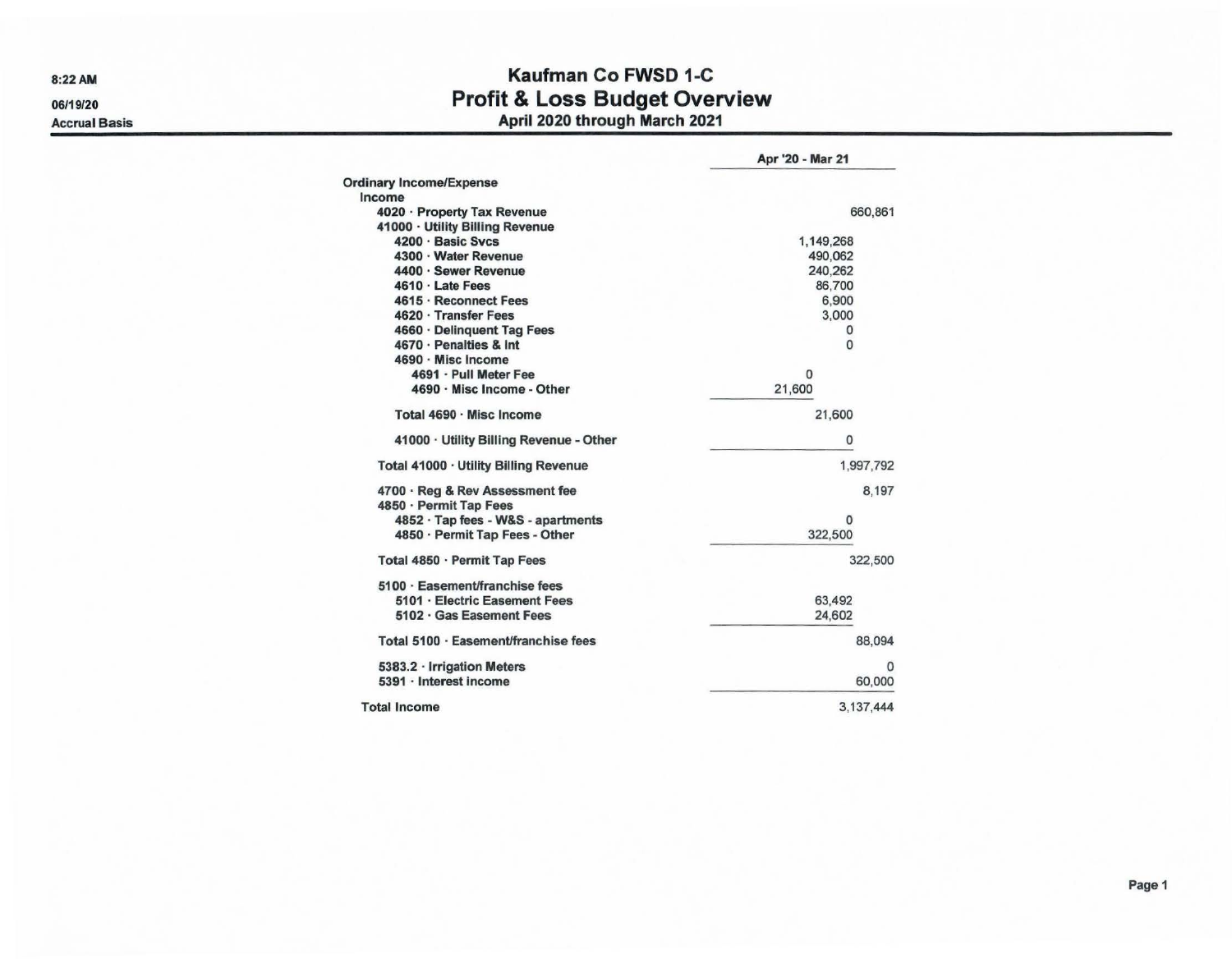8:22AM 06/19/20

Accrual Basis

## Kaufman Co FWSD 1-C Profit & Loss Budget Overview April 2020 through March 2021

|                                         | Apr '20 - Mar 21 |
|-----------------------------------------|------------------|
| <b>Expense</b>                          |                  |
| 6110 · Water Operator's Expense         | 125,040          |
| 6135 · Water & Sewer Repairs & Maint    | 216,000          |
| 6250 · K 1-A - Jt Util Facilities       | 1,128,857        |
| 6385 · Disconnect Tags                  | 4,560            |
| 6500 · Trash Expense                    | 282,124          |
| 6700 · Police Service                   | 280,000          |
| 6852 · Permit Tap Fee Exp               | 51,600           |
| 6855 · TCEQ Assessment Expense          | 8,197            |
| 7001 · Accounting                       | 48,000           |
| 7070 · Auditing                         | 17,550           |
| 7100 · Bank Charges                     | 2,760            |
| 7190 · Delivery/Courier Services        | 100              |
| 7200 · Directors' Fees & Expenses       |                  |
| 7201 · Director Fees                    | 9.150            |
| 7210 · Directors' mileage               | 1.018            |
| 7220 · Payroll Taxes                    | 700              |
| Total 7200 · Directors' Fees & Expenses | 10,868           |
| $7300 \cdot$ Engineering                | 160,000          |
| 7460 · Insurance                        | 4,391            |
| $7500 \cdot$ Legal                      | 103,200          |
| 7502 · Legal - cont disclosure          | 0                |
| 7520 · Meeting exp                      | 840              |
| 7600 · Office Supplies                  | 90               |
| 7620 · Email Administration             | 600              |
| 7640 · Professional Development         | 5,500            |
| 7650 · Publishing - legal notices, etc. | 142              |
| 7700 · Repairs & Maint.                 | 0                |
| <b>Total Expense</b>                    | 2,450,419        |
| <b>Net Ordinary Income</b>              | 687,025          |
| Other Income/Expense                    |                  |
| Other Income                            |                  |
| 8500 · Developer advances               | 0                |
| <b>Total Other Income</b>               | $\mathbf{0}$     |